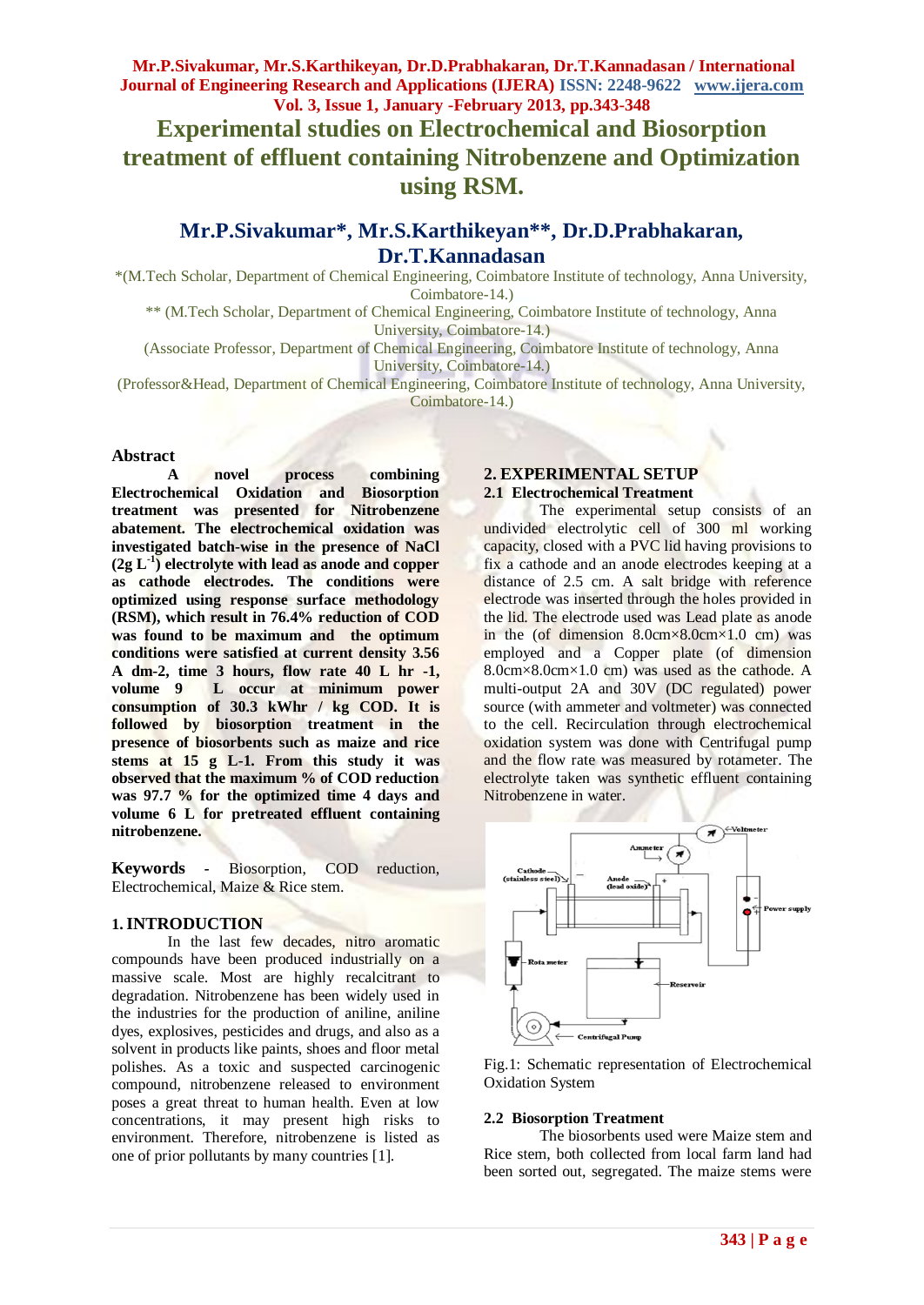chopped down to small pieces and dried at a temperature of  $80 - 100^{\circ}$  Celsius for two days [2]. Thus the dried stem is grinded

| Maize + Rice<br><b>Stems</b> | Sorted and<br><b>Teaned</b> | <b><i>Uniformly</i></b><br>chopped into | Grinded and<br>sieved | <b>Biosorbents</b> |  |
|------------------------------|-----------------------------|-----------------------------------------|-----------------------|--------------------|--|
|                              |                             | smaller pieces                          |                       |                    |  |

Fig.2. Preparation of Biosorbents

down to granules which are then sieved in a sieve shaker. In the same way the rise stem also been grinded down to granules. The finest granules obtained are stored orderly. 85 mesh no(0.177 mm) size granules are used.

TABLE I: EXPERIMENTAL RANGE AND LEVELS OF INDEPENDENT PROCESS VARIABLES FOR BATCH RECIRCULATION REACTOR

| Source            | <b>DOF</b> | Sum of  | Mean   | $F-$  | P        |
|-------------------|------------|---------|--------|-------|----------|
|                   |            | squares | square | value |          |
| Regression        | 14         | 641.48  | 45.82  | 5.73  | < 0.0001 |
| Residual<br>error | 14         | 111.89  | 7.99   |       |          |
| Lack of fit       | 10         | 111.89  | 11.19  |       |          |
| Pure error        | 4          |         | 0.00   |       |          |
| Total             | 28         | 753.37  |        |       |          |

#### **4. RESULTS**

The analysis is done which is focused on how the COD reduction and power consumption are influenced by independent variables, i.e., electrolyte volume, current density, electrolyte flow rate and time. The dependent output variable is maximum.

TABLE II: ACTUAL DESIGN OF EXPERIMENTS AND RESPONSE FOR THE % OF COD REMOVAL AND POWER **CONSUMPTION** 

| Factors          | Unit | Range and levels |    |    |
|------------------|------|------------------|----|----|
|                  |      |                  |    |    |
| Flow rate        | L/hr | 20               | 40 | 60 |
| Current density  | A/dm |                  |    |    |
| Volume           |      |                  |    |    |
| Time of reaction | hr   |                  | 2  | 3  |
|                  |      |                  |    |    |
|                  |      |                  |    |    |

The table II indicates the actual design of experiments obtained from Response Surface Methodology (RSM) and their responses. The factors such as flow rate  $(L \ hr^{-1})$ , current density( $A dm^{-2}$ ), Volume (L), time (hr), Response 1 - % reduction of COD and Response 2 - Power consumption (KWhr/ kg COD) is represented as factor A, B, C, D, R1 and R2 respectively.

**4.1Response 1 - % reduction of COD**

The final quadratic equation obtained for Percentage COD reduction is given below in equation (1). % of COD Removal,

 $R1 = +67.30 - 0.058 * A + 3.73 * B + 3.24 *$  $C + 4.62 * D - 1.40 * A * B - 0.075 * A * C 1.00 * A * D + 1.47 * B * C + 0.88 * B * D +$  $2.43 * C * D + 1.79 * A^2 + 0.43 * B^2 - 0.34 *$  $C^2 - 1.48 * D^2(1)$ 

Analysis of variance to determine the significant effects of process variables was conducted and the results are presented in table III. It can be noticed from Table for the COD output response, that the Fvalues for the regressions are higher. The large Fvalue indicates that most of the variation in the response can be explained by the regression model equation. The lower p-value  $\ll 0.0001$  indicates that the model is considered to be statistically significant.The model adequacies were checked by  $R^2$  and R adj<sup>2</sup>. A higher value of  $R^2$  (0.8515) shows that the model can explain the response successfully.

| TABLE III: ANOVA RESULTS OF THE |                             |            |
|---------------------------------|-----------------------------|------------|
| QUADRATIC                       | <b>FOR</b><br><b>MODELS</b> | <b>THE</b> |
| PERCENTAGE OF COD REMOVAL       |                             |            |

| Run<br>order    | A               | B                       | $\overline{C}$          | D                       | R1   | R <sub>2</sub>     |
|-----------------|-----------------|-------------------------|-------------------------|-------------------------|------|--------------------|
| $\mathbf{1}$    | 20              | 5                       | 6                       | $\overline{c}$          | 75.9 | 61.05              |
| $\overline{2}$  | 40              | $\overline{3}$          | 6                       | $\overline{2}$          | 67.3 | 26.97              |
| $\overline{3}$  | 40              | 5                       | $\overline{6}$          | $\overline{3}$          | 75.1 | 66.55              |
| $\overline{4}$  | 20              | $\overline{3}$          | 6                       | $\overline{3}$          | 71.3 | 46.09              |
| 5               | 60              | $\overline{3}$          | 9                       | $\overline{c}$          | 68.4 | 18.35              |
| $\overline{6}$  | 60              | $\overline{1}$          | $\overline{6}$          | $\overline{c}$          | 65.9 | 8.62               |
| 7               | $\overline{40}$ | 5                       | $\overline{3}$          | $\overline{2}$          | 63.2 | 63.78              |
| $\overline{8}$  | 20              | $\overline{3}$          | $\overline{6}$          | $\overline{1}$          | 61.8 | 11.54              |
| 9               | 60              | 5                       | 6                       | $\overline{c}$          | 76.1 | 61.51              |
| 10              | 40              | $\overline{3}$          | 9                       | $\overline{3}$          | 76.4 | 41.44              |
| 11              | 40              | 5                       | 9                       | $\overline{2}$          | 74.3 | 37.61              |
| 12              | 40              | $\overline{\mathbf{3}}$ | 6                       | $\overline{c}$          | 67.3 | $\overline{2}6.97$ |
| 13              | 40              | $\overline{3}$          | $\overline{\mathbf{3}}$ | $\overline{1}$          | 59.4 | 22.78              |
| 14              | 40              | $\overline{3}$          | 6                       | $\overline{2}$          | 67.3 | 26.97              |
| 15              | 60              | $\overline{3}$          | $\overline{\mathbf{3}}$ | $\overline{c}$          | 63.3 | $25.\overline{2}$  |
| 16              | 40              | $\overline{3}$          | 6                       | $\overline{2}$          | 67.3 | 26.97              |
| 17              | 60              | $\overline{\mathbf{3}}$ | 6                       | 3                       | 71.6 | 46.58              |
| 18              | 40              | $\overline{1}$          | 3                       | $\overline{2}$          | 63.6 | 16.94              |
| 19              | 40              | $\mathbf{1}$            | 9                       | $\overline{2}$          | 68.8 | 6.19               |
| 20              | 20              | $\overline{1}$          | 6                       | $\overline{2}$          | 60.1 | $7.\overline{37}$  |
| 21              | 40              | $\overline{1}$          | 6                       | $\overline{\mathbf{3}}$ | 66.5 | 13.16              |
| 22              | 40              | 5                       | 6                       | $\overline{1}$          | 64.1 | 20.47              |
| 23              | 40              | $\overline{3}$          | 6                       | $\overline{2}$          | 67.3 | 26.97              |
| 24              | 40              | $\overline{3}$          | 9                       | $\mathbf 1$             | 60.6 | 7.36               |
| $25\overline{}$ | 60              | $\overline{3}$          | 6                       | $\overline{1}$          | 66.1 | 13                 |
| 26              | 40              | $\overline{1}$          | 6                       | $\mathbf{1}$            | 59   | 3.58               |
| 27              | 20              | 3                       | 3                       | $\overline{c}$          | 68.8 | 59.29              |
| $\overline{28}$ | 40              | $\overline{3}$          | $\overline{\mathbf{3}}$ | $\overline{3}$          | 65.5 | 51.66              |
| 29              | 20              | $\overline{3}$          | 9                       | $\overline{2}$          | 74.2 | 33.72              |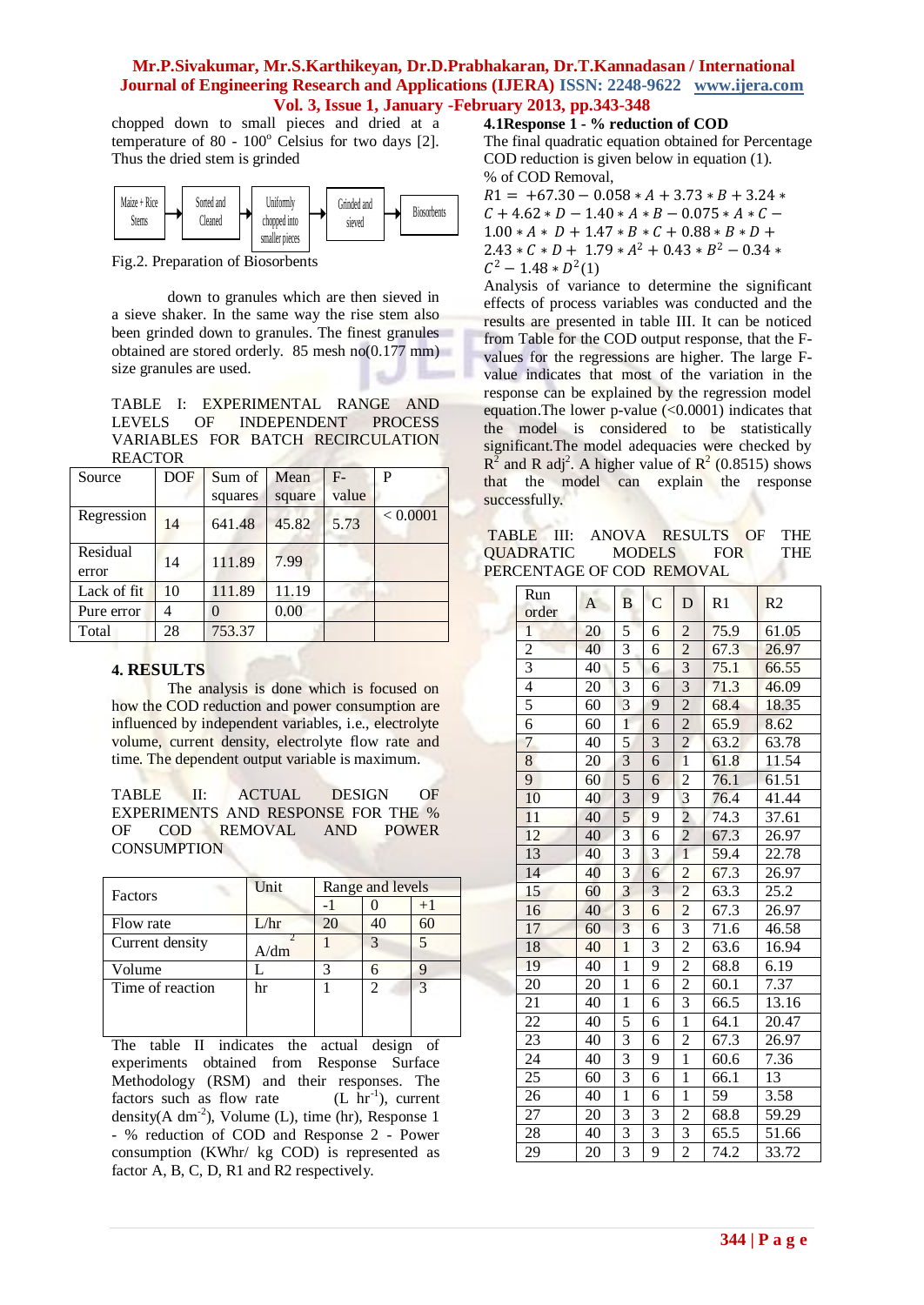The combined effects of the individual parameters on the % of COD reduction was analyzed using 3D surface plot and results are as follows

Fig 3: Flow Rate and Current Density on Percentage of COD Removal



#### Fig 3: Flow Rate and Current Density on Percentage of COD Removal

Figure 3 shows that the % of COD removal increased with increase in current density and also observed that % of COD removal decreased with increase in flow rate. Because the degradation rate of organic matter is increased with current density, which eventually increased the COD reduction. Maximum % COD removed was 75 for high current density (5  $A/dm^2$ ) and low flow rate (20 L/hr).



Fig 4: Flow Rate and Time on Percentage of COD Removal

Figure 4 shows that the Percentage of COD removal decreased with increase in flow rate at the same time Percentage of COD removal increased with increase in time of electrolysis. Maximum % COD removed was 71.3 for high Time of reaction (3 hr) and low flow rate (20 L/hr).



Fig 5: Current density and Time on Percentage of COD Removal

Figure 5 shows that the COD removal increases with increasing Current Density and increases with time of electrolysis. So the current density and time of electrolysis is very important operational parameter for COD removal in electrochemical oxidation process. Maximum % COD removed was 75.1 for high Time of reaction (3 hr) and high Current density (5 A/dm2).



Fig 6: Current density and volume on Percentage of COD Removal

Figure 6 shows that the COD removal increases with increasing Current Density and decreases with increase in volume.

#### **4.2 Response 2 - Power consumption**

The final quadratic equation obtained for Power consumption is given below in equation (2).

Power consumption,

 $R2 = +26.97 - 3.82 * A + 21.26 * B - 7.92 *$  $C + 15.56 * D - 0.20 * A * B + 4.68 * A * C 0.24 * A * D - 3.86 * B * C + 9.13 * B * D +$  $1.30 * C * D + 4.56 * A^2 + 1.38 * B^2 + 3.56 *$  $C^2 - 1.45 * D^2$  (2)

It can be noticed from table IV for the power consumption output response, that the Fvalues for the regressions are higher. The large Fvalue indicates that most of the variation in the response can be explained by the regression model equation. The associated p-value is used to estimate whether the F-statistics are large enough to indicate statistical significance. The ANOVA indicates that the second-order polynomial model is significant and adequate to represent the actual relationship between the response (Power Consumption) and the variables, with a small p-value  $(<0.0001$ ) and a high value of R2 (0.9352) for Power Consumption.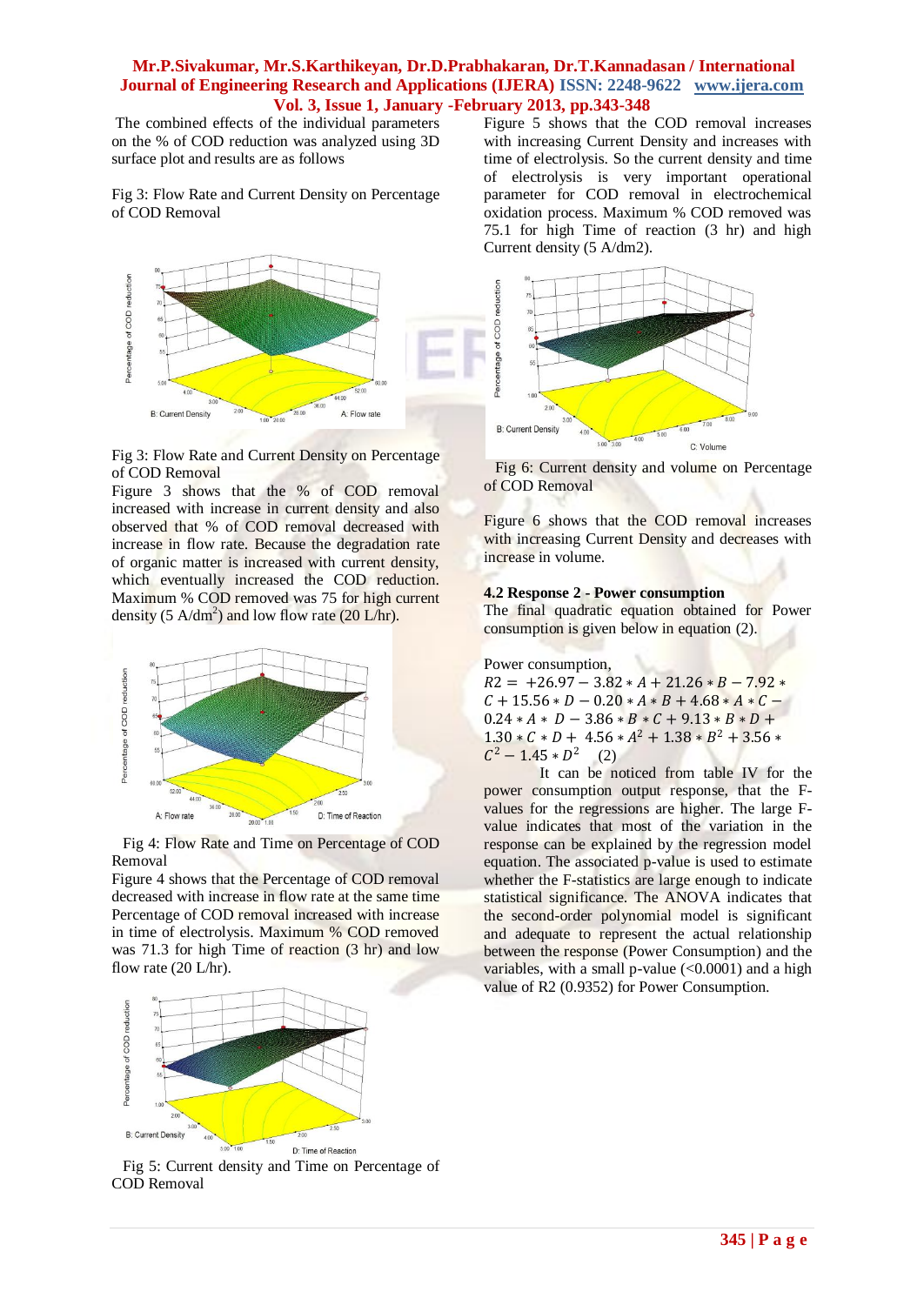TABLE IV: ANOVA RESULTS OF THE QUADRATIC MODELS FOR THE POWER **CONSUMPTION** 

| Source            | <b>DOF</b> | of<br>Sum | Mean   | F-    | P      |
|-------------------|------------|-----------|--------|-------|--------|
|                   |            | squares   | square | value |        |
| Regression        | 14         | 692.10    | 712.93 | 14.42 | 0.0001 |
| Residual<br>error | 14         | 692.10    | 49.44  |       |        |
| Lack of fit       | 10         | 58.69     | 69.21  |       |        |
| Pure error        | 4          |           |        |       |        |
| Total             | 28         | 10673.10  |        |       |        |

The combined effects of the individual parameters on the Power consumption was analyzed using 3D surface plot and results are as follows



Fig 7: Flow rate and Current density on Power consumption

Figure 7 shows that Power Consumption increased with increase in current density, which is eventually, increased the COD reduction. But flow rate is doesn't alter effect the efficiency of Power Consumption compared to current density. Maximum power consumption was 61.05 KWhr/Kg COD for low flow rate (20 L/hr) and high current density (5 A/dm2).



Fig 8: Flow rate and Time on Power consumption

Figure 8 shows that time for the concentration of mediator in the electrolyte decreases and therefore the conductivity of the effluent decreases and it is also observed that there is a temperature rise of effluent because of poorer conductivity of the electrolyte and hence the power required to destruct the organic matter increases. And also flow rate have only small effect on power consumption. Maximum power consumption was 46.09 kWhr/kg COD for low flow rate (20 L/hr) and high time of electrolysis (3 hr)



Fig 9: Current Density and Time on Power consumption

Figure 4.18 shows that the increase in Current density and in Time also increases power consumption. It shows the Maximum power consumption was 66.55 kWhr/kg COD occur at high current density (5 A/dm2) and high time of electrolysis (3 hr).



Fig 10: Current Density and Volume on Power consumption

Figure 10 shows the effect of Flow Rate and Volume on Power Consumption. It shows that maximum power consumption was 25.2 KWhr/Kg COD occur at high flow rate (60 L/hr) and low volume of electrolyte (3 L).The Maximum % of COD reduction was found to be 76.4 % at current density  $3.56$  A dm<sup>-2</sup>, time 3 hours, flow rate 40 L hr -1 , volume 9L occur at minimum power consumption of 30.3 KWhr/Kg COD.

#### **4.3 Biosorption treatment**

Biosorption treatment is done and the Percentage removal of COD is calculated and the maximum Percentage COD removal was 97.7 %. The results obtained by Biosorption process is given below.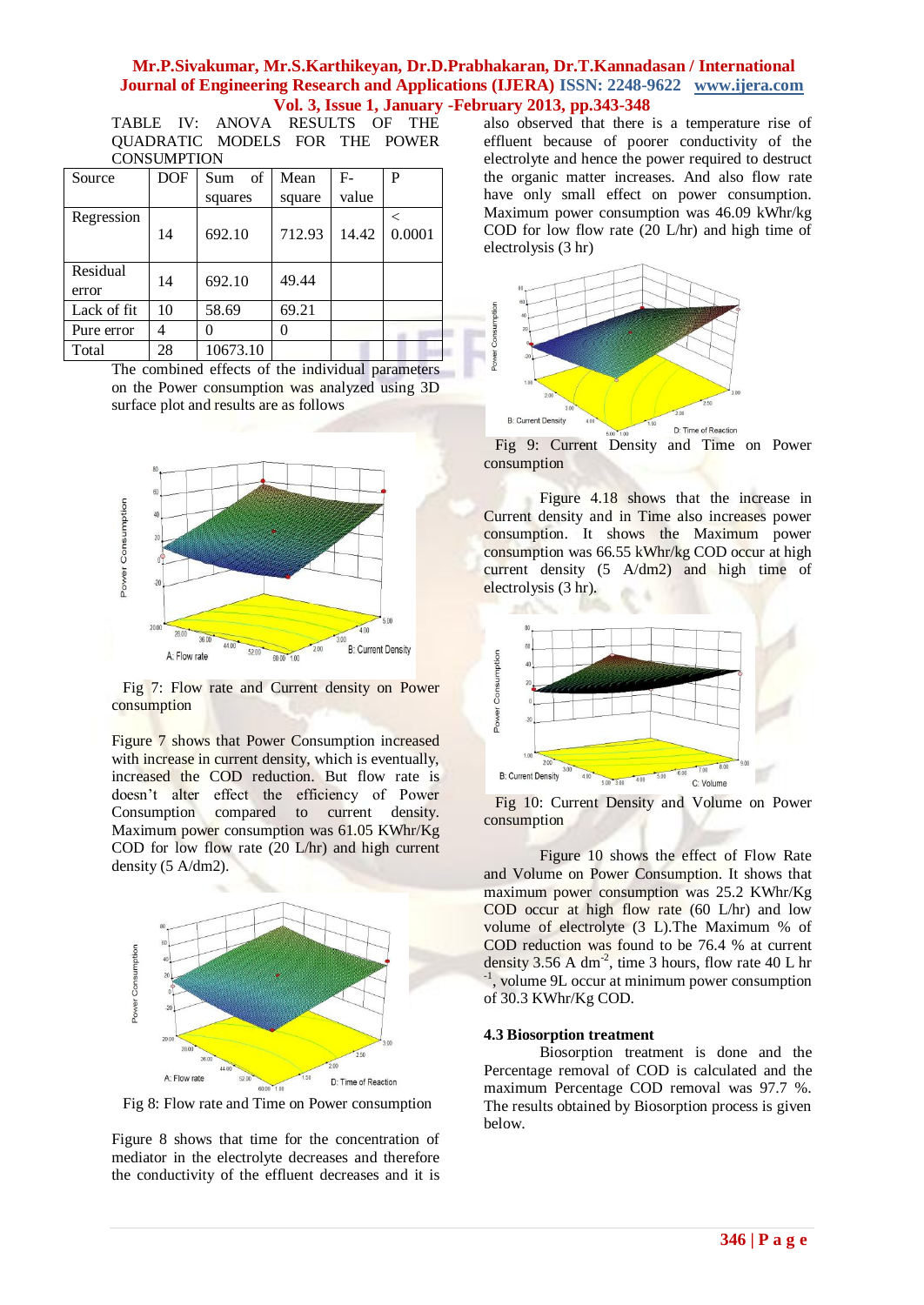TABLE V: PERCENTAGE REDUCTION OF COD FOR 3 L, 6 L AND 9 L VOLUME OF ELECTROLYTE FOR 3 L

| 888 - 889 - 890 - 891 - 892 - 893 - 894 - 895 - 896 - 897 - 898 - 899 - 899 - 899 - 899 - 899 - 899 - 899 - 89 |              |                 |  |  |  |
|----------------------------------------------------------------------------------------------------------------|--------------|-----------------|--|--|--|
| Time (days)                                                                                                    | $COD$ (mg/l) | Percentage      |  |  |  |
|                                                                                                                |              | reduction<br>of |  |  |  |
|                                                                                                                |              | COD             |  |  |  |
|                                                                                                                | 497.3        |                 |  |  |  |
|                                                                                                                | 303.85       | 38.9            |  |  |  |
| $\overline{2}$                                                                                                 | 193.45       | 61.1            |  |  |  |
| 3                                                                                                              | 68.62        | 86.2            |  |  |  |
|                                                                                                                | 11.44        | 97.7            |  |  |  |

| FOR 6 L        |              |                                              |
|----------------|--------------|----------------------------------------------|
| Time (days)    | $COD$ (mg/l) | Percentage<br>$\sigma$ f<br>reduction<br>COD |
|                | 338.7        |                                              |
|                | 195.1        | 42.4                                         |
| $\mathfrak{D}$ | 88.74        | 73.8                                         |
| 3              | 36.92        | 89.1                                         |
|                | 12.53        | 96.3                                         |

FOR 9 L

| Time (days)   | $COD$ (mg/l) | Percentage<br>reduction<br>of<br><b>COD</b> |
|---------------|--------------|---------------------------------------------|
|               | 340          |                                             |
|               | 211.48       | 37.8                                        |
| $\mathcal{D}$ | 108.46       | 68.1                                        |
| 3             | 55.08        | 83.8                                        |
|               | 19.38        | 94.3                                        |







Fig 12: COD % reduction of COD on Time for 6 L volume electrolyte



Fig 13: COD % reduction of COD on Time for 9 L volume electrolyte

From figure 11 to 13 implies that as time of Biosorption treatment increases the COD decreases and thus increase in Percentage reduction of COD. The maximum reduction of COD was found to be 97.7 % for 3 L volume of electrolyte.

# **5. CONCLUSION**

Experimental studies of Electrochemical treatment followed by the Biosorption treatment was carried out for the<br>synthetically prepared effluent containing prepared effluent containing Nitrobenzene. The initial step was the Electrochemical Treatment experiments were conducted separately for the synthetic effluent containing Nitrobenzene and maximum % of COD reduction was found to be 76.4 % followed by Biosorption treatment were 97.7 % was the maximum % reduction of COD.

#### **ACKNOWLEDGEMENT**

No significant achievement can be a solo performance especially when starting a research work from ground up, the success of this project depends largely on the encouragement and guidelines of many others. I take this opportunity to express my gratitude to the people who have been instrumental in the successful completion of this project.

First and foremost I offer my sincerest gratitude to my Guide, Dr. D Prabhakaran who has supported me throughout my work with his patience and knowledge whilst allowing me the room to work in my own way.

I am obliged to thank my respected Principal Dr. V.Selladurai, My Head of the Chemical Engineering Department Dr.T.Kannadasan for supporting and sponsoring my work.

#### **REFERENCES**

[1] Hartter, D. R. (1985). The use and importance of nitroaromatic chemicals in the chemical industry. In Toxicity of Nitroaromatic Compounds. Chemical Industry Institute of Toxicology series (ed. D. E. Rickert), pp. 1-13. Hemisphere Publishing Corp.: Washington, D.C.